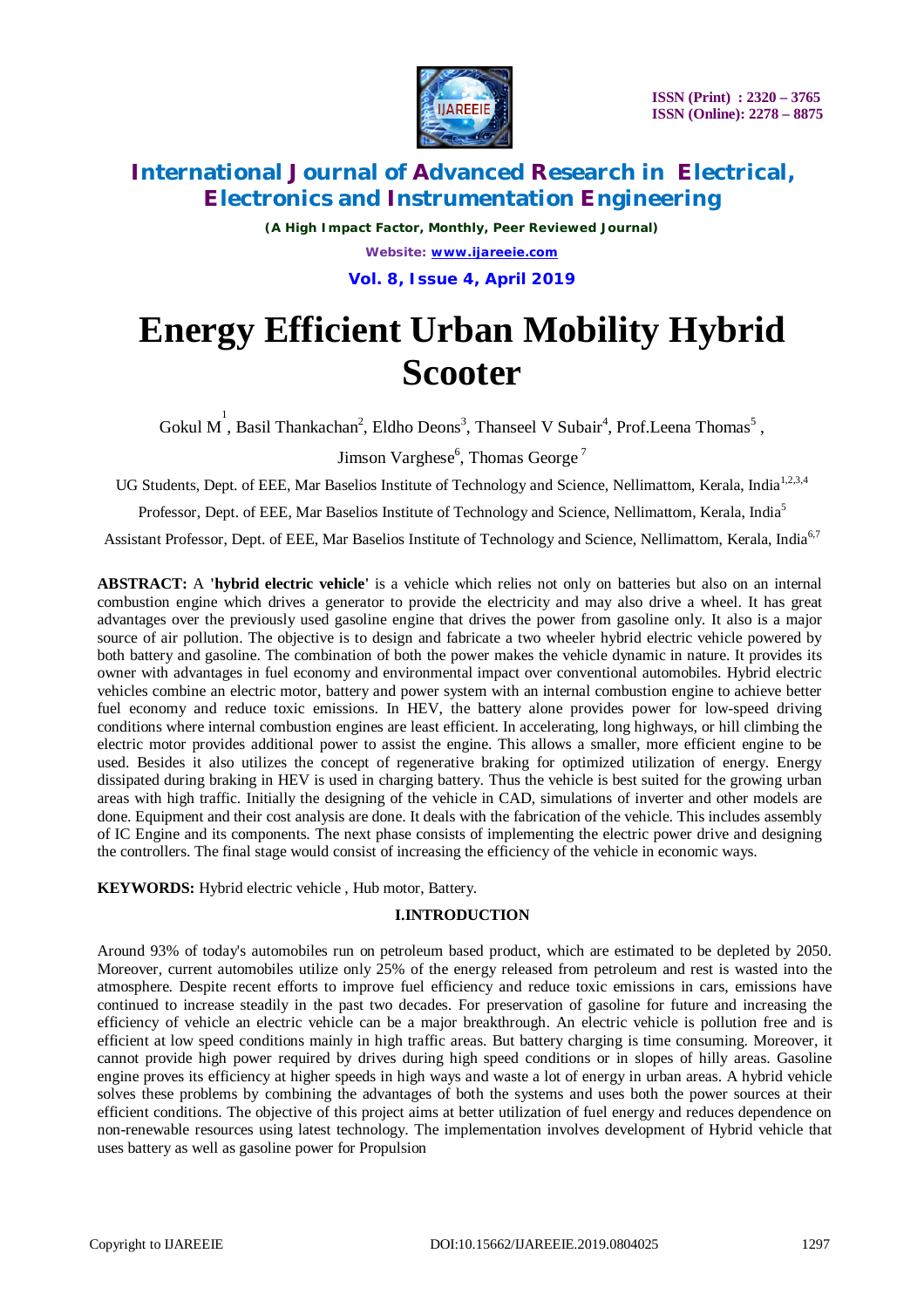

 **ISSN (Print) : 2320 – 3765 ISSN (Online): 2278 – 8875**

## **International Journal of Advanced Research in Electrical, Electronics and Instrumentation Engineering**

*(A High Impact Factor, Monthly, Peer Reviewed Journal)*

*Website: [www.ijareeie.com](http://www.ijareeie.com)*

## **Vol. 8, Issue 4, April 2019**

## *A. Energy Sources*

Our project consists of both conventional and nonconventional energy sources i.e Electric energy and Gasoline these type of vehicles depends only on batteries but also on ic engines. Stored electric energy is collected from electric lines or power source that are available at our homes

## *B. Engine Modelling*

The work discloses a hybrid system consisting of an Electric and Internal Combustion(IC) based power drives. The front wheel is being propelled by battery and the rear wheel is powered by gasoline, i.e, it includes a single cylinder, air cooled internal combustion engine and a BLDC motor based electric power drive used for hybrid powering of the vehicle. The controller is designed to implement the switching between IC Engine and Electric motor depending on the power requirement and load conditions.



Fig. 1: Hybrid scooter parts

1) tire 2) hub motor 3) suspension 4)headlamp 5) body cover 6) display7) microcontroller 8) hub motor controller 9) seat 10) engine 11) front battery12) fuel tank 13) chassis 14) rear tire 15) transmission 16) rear battery

The vehicle at lower speed runs with electrical and at high speed it changes to gasoline by manual method shows the attachment of tire with the hub motor . There is no need for any gear reduction since the torque produced is sufficient enough to drive the vehicle. The axel of the motor is connected to the suspension . Suspension is connected to the handle which is connected to the main chassis. Accessories such as headlamp , display are included as user aid **.**Four batteries are placed near the fuel tank. Engine is connected to the main chassis and seat is situated above the engine

## **II. METHODS OF FABRICATION**

## *A. Cutting*

There are many ways to cut nowadays. The old standby is the saw. Others now include plasma torches, water jets, and lasers. There is a wide range of complexity and price, with some machines costing in the millions.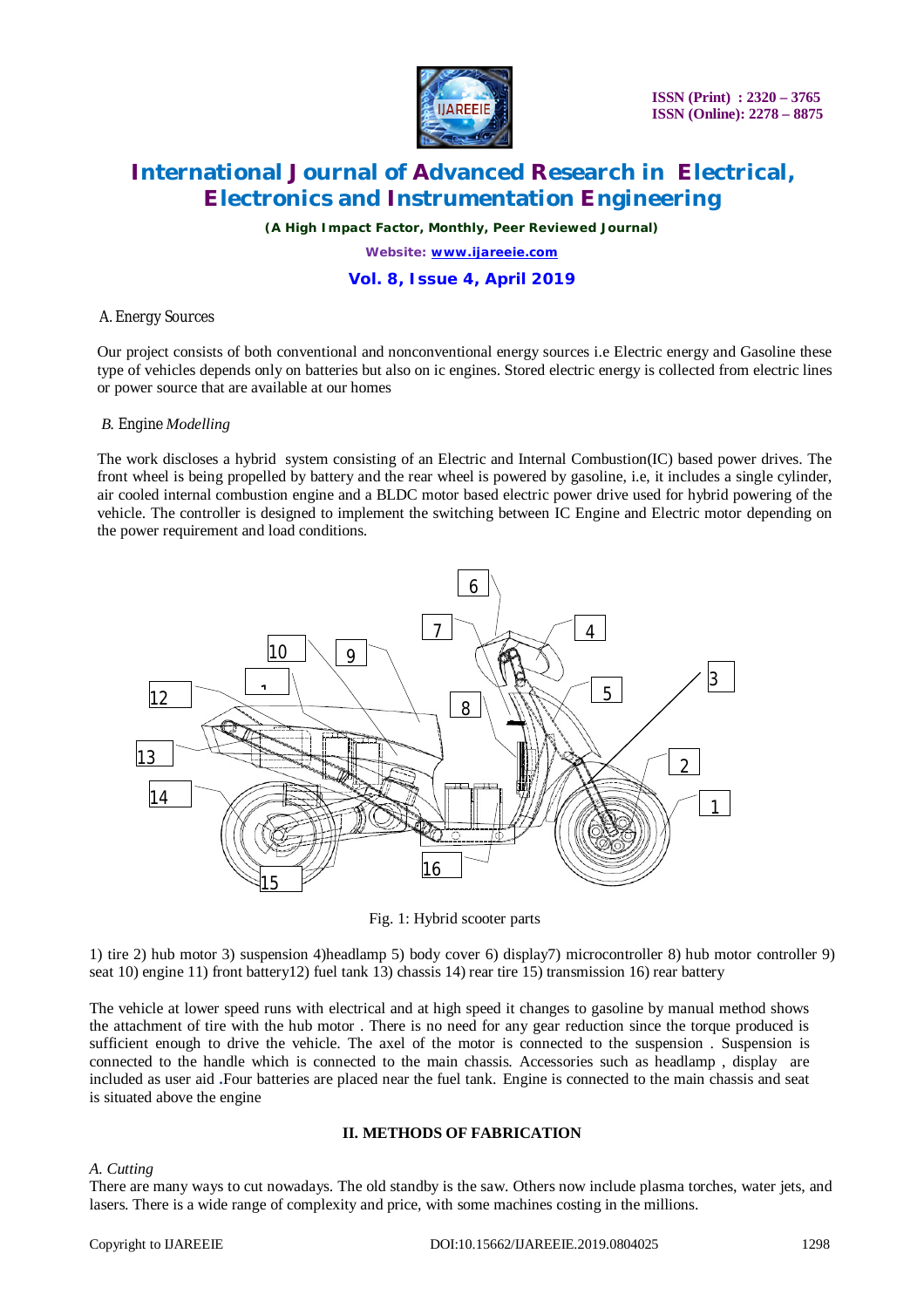

 **ISSN (Print) : 2320 – 3765 ISSN (Online): 2278 – 8875**

## **International Journal of Advanced Research in Electrical, Electronics and Instrumentation Engineering**

*(A High Impact Factor, Monthly, Peer Reviewed Journal)*

*Website: [www.ijareeie.com](http://www.ijareeie.com)*

## **Vol. 8, Issue 4, April 2019**

### *B. Folding*

Some parts need to be bent. The most common method is a press brake (or brake press). It has a set of dies that pinches the metal to form a crease. This operation can only be performed in very specific cases due to the movement of the part and the possible shape of the dies. Designing for Lean manufacturing, though, can help prevent complex shapes that slow down production. Sometimes using two different types of fabrication processes or two different pieces fastened together work better than one complicated piece.

## *C. Machining*

This is the process of removing metal from a piece of material. It might be done on a lathe, where the material rotates against a cutting tool, or in some other cutting machine where a rotating tool is moved in a variety of ways against a stationary piece. Drills fall into this latter category. The range of motion of the cutting head is defined by the number of axes

### *D. Punching*

Punching is the act of a punch and a die forming a scissor effect on a piece of metal to make a hole in it. Obviously, the punch and die must be the same shape and size of the desired hole. In some cases, the main piece of material is kept, as in when holes are added for fasteners. In other cases, the piece that is removed is the desired product-this is called blanking.

### *E. Welding*

Welding is the act of joining two pieces of metal together. A variety of types of welding exist for use in different applications and for the range of metals used in manufacturing.

### *F. Stamping*

Stamping is very similar to punching, except the material is not cut. The die is shaped to make a raised portion of material rather than penetrating.

## **III. FABRICATION OF VEHICLE**

Mode of fabrication is that, the hub motor is fixed to the front wheel of the vehicle which gets charged by the batteries through solar panels. Controllers are placed in between the solar panels and batteries, so that current will not flow in reverse direction. Solar panels are fixed to the vehicle by welding and refit joints. However this electric vehicle depends not only on batteries but also on gasoline. Initially the vehicle starts with the gasoline and when it reaches certain speed the vehicle is switched from gasoline to electric power.

#### *A. Specifications Of Vehicle*  Dimension

| $120 \,\mathrm{mm}$ |
|---------------------|
| 3.5 Liters          |
|                     |
|                     |
|                     |
| $42.6$ mm x $42$ mm |
|                     |
|                     |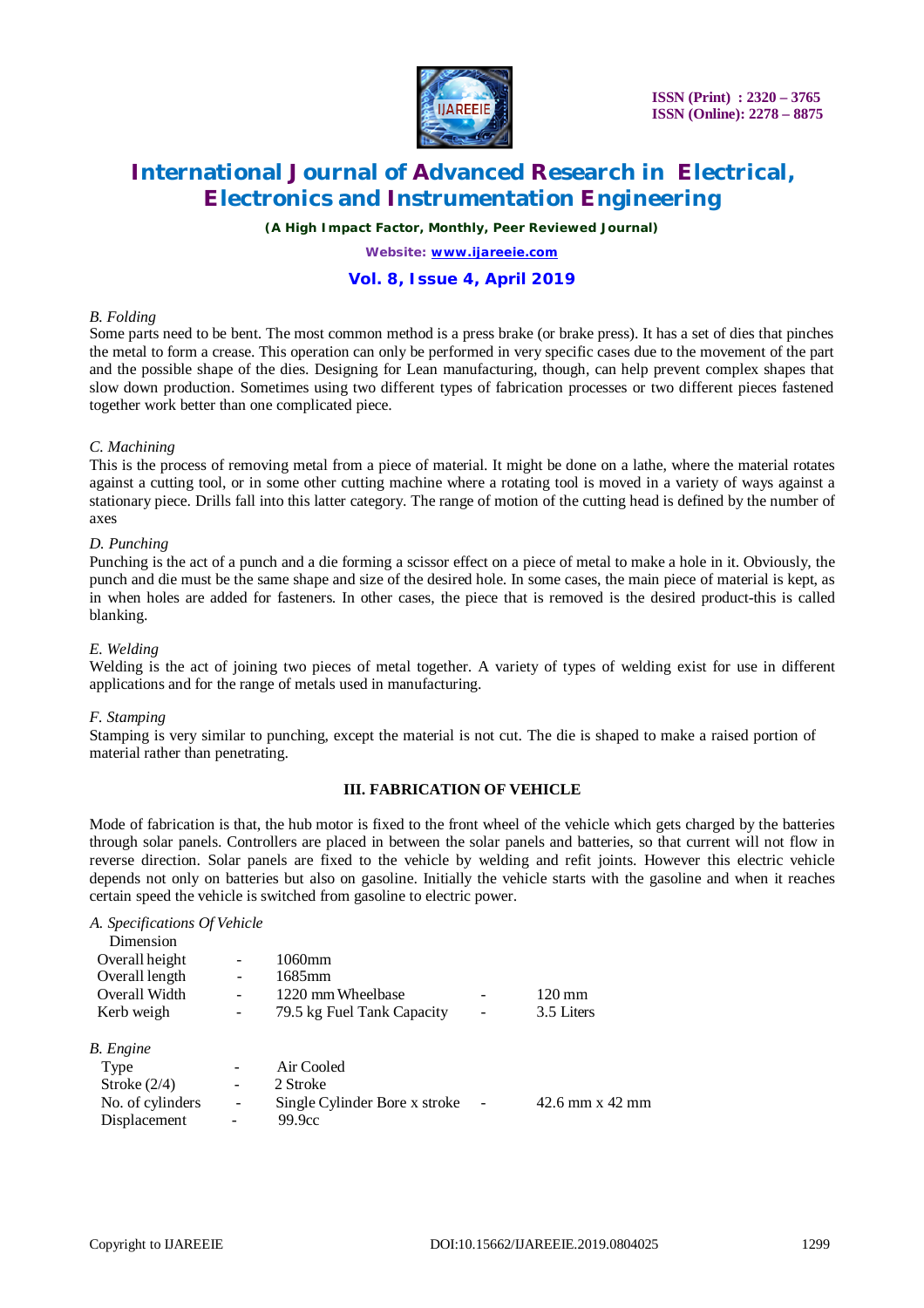

## **International Journal of Advanced Research in Electrical, Electronics and Instrumentation Engineering**

*(A High Impact Factor, Monthly, Peer Reviewed Journal)*

*Website: [www.ijareeie.com](http://www.ijareeie.com)*

## **Vol. 8, Issue 4, April 2019**

| $\mathbf{C}$ . Datter y                                                       |         |         |
|-------------------------------------------------------------------------------|---------|---------|
| 18ah, Voltage                                                                 |         |         |
|                                                                               | -12y    |         |
| Weight                                                                        | $-20kg$ |         |
|                                                                               |         |         |
| D. Hub Motor                                                                  |         |         |
| Voltage                                                                       |         |         |
|                                                                               |         | 48V     |
| Power                                                                         |         | 350W    |
| Weight                                                                        |         | 4.6 Kgs |
| <b>Motor Diameter</b>                                                         |         | 0.148m  |
|                                                                               |         |         |
| $\mathbf{M}$ $\mathbf{M}$ $\mathbf{M}$ $\mathbf{M}$ $\mathbf{N}$ $\mathbf{N}$ |         | 0.011   |

| Motor Shaft Diameter - | 0.214m |
|------------------------|--------|
| Maximum speed (rpm) -  | 300rpm |

*C. Battery*



## Fig. 2 : Block diagram of HEV

## *A. Gasoline Engine*

An engine is a device that transforms one form of energy to another and if an engine converts thermal energy to mechanical works, it is called as heat engines. A heat engine converts the stored chemical energy of the fuels to thermal energy and finally this thermal energy is converted to mechanical work. Different types of engines are available such as: Internal Combustion, External Combustion, Reciprocating, Rotary etc. Internal Combustion engine delivers higher thermal efficiency and moreover weight of these engines is quiet low as compared to the powered delivered by them. There are some disadvantages as well, such as the vibration generated and the limitation of fuel variety to be used. Considering all the factors, reciprocating internal combustions are the most suitable in two wheelers. Four stroke engines provide greater efficiency that two stroke engines and the emissions released into the atmosphere are less. Since the compression ratio is lower for smaller engines, spark based ignition system is preferred and gasoline is used as fuel. A 100 cc, four stroke, single cylinder, air cooled petrol engine has been used which has carbureted type fuel supply system and magneto based spark ignition system.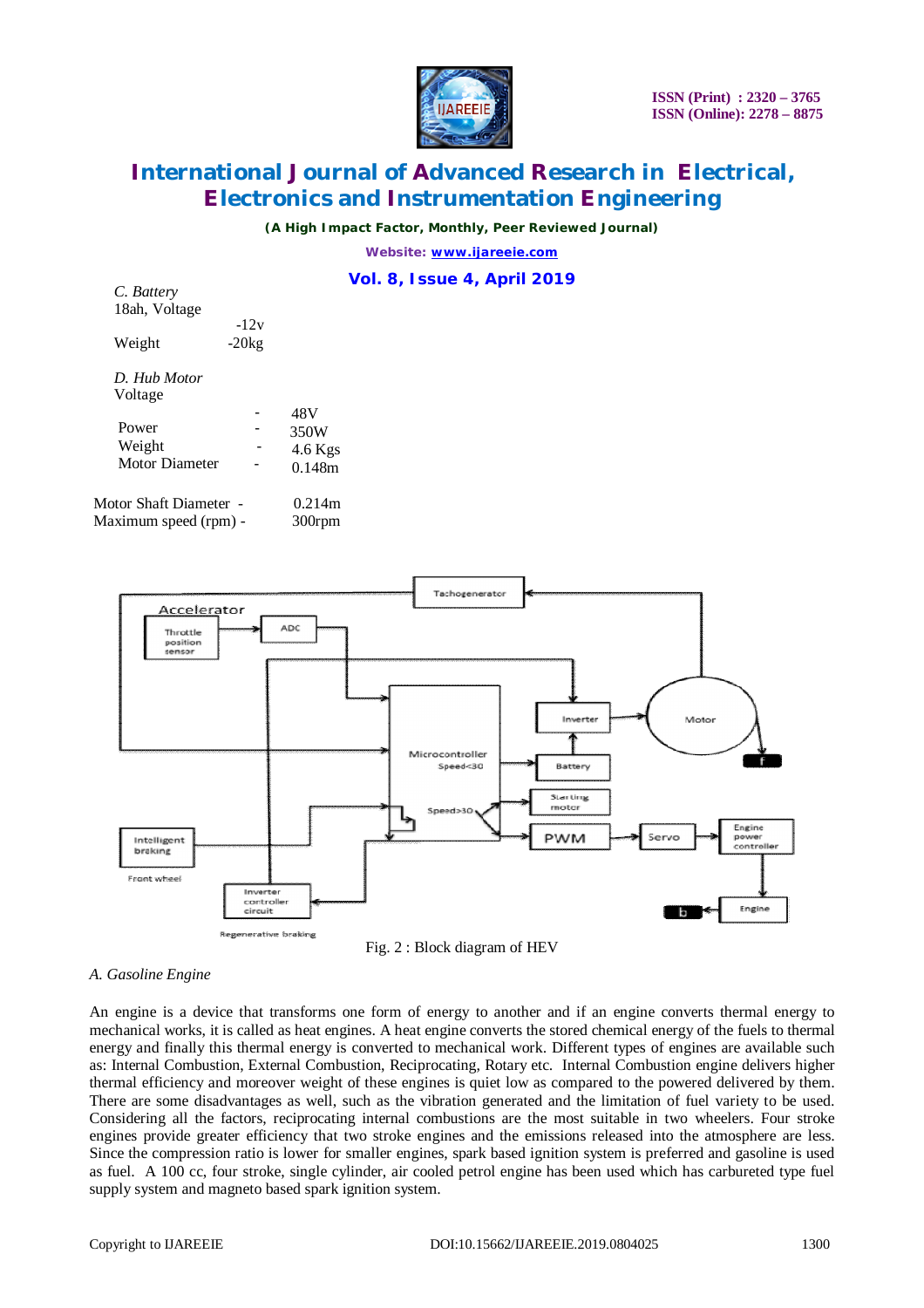

 **ISSN (Print) : 2320 – 3765 ISSN (Online): 2278 – 8875**

## **International Journal of Advanced Research in Electrical, Electronics and Instrumentation Engineering**

*(A High Impact Factor, Monthly, Peer Reviewed Journal)*

*Website: [www.ijareeie.com](http://www.ijareeie.com)* **Vol. 8, Issue 4, April 2019**

## *B. Hub Motor*

Hub motor electromagnetic fields are supplied to the stationary windings of a motor. The outer part of the motor follows those fields that turn the wheel that is attached. In a brushed motor, energy is transferred by brushes which are in direct contact with the rotating shaft of the motor. In a brushless motor, the Energy is transferred electronically, with no physical contact between stationary and moving parts. Although the brushless motor technology is more expensive, most of them are more efficient and longer-lasting than brushed motor systems. Electric motors have greater torques at startup, making them more suitable for vehicles as they need the most torque at startup too. Their greatest torques occurs as the rotor first starts turning and this is why electric motors do not require a mode. A gear-down arrangement might be needed, but unlike in a transmission type combustion engine, shifting is not needed for electric motors.

## *C. Battery*

Hybrid Electric Vehicle uses battery as one of its power source for vehicle motion during at low power conditions. Batteries are devices that consist of electrochemical cells and provide electrical energy converted from stored chemical energy . Generally batteries are of two types: primary batteries that are disposable and secondary batteries that are rechargeable. Secondary batteries are preferred for vehicles as they can be rechargeable.

There are six major rechargeable batteries available today. They are as follows: lead-acid (Pb- acid), nickel-cadmium (NiCd), nickel-metal hydride (NiMH), lithium-ion (Li-ion), lithium- polymer (Li-poly), zinc-air

### *D. Three Phase inverter*

In a three phase voltage source inverter bridge, controlled switching with the help of IGBT is used to control voltage in normal operation, and a parallel diode is connected to make the inverter bidirectional in nature. AC voltage is obtained by switching the IGBT switches in a specific pattern to obtain bipolar square two level waveform.The bipolar square wave results in high harmonic content in the output. Use of filter makes the model costly and prohibits it from becoming bidirectional as concluded from simulation outputs.

## **IV. ADVANTAGES**

- 
- → Maximum output can be obtained.<br>
→ It does not cause any environmenta<br>
→ Low power consumption.<br>
→ Conservation of energy<br>
→ Storage of energy into rechargeable<br>
→ Stored energy is used for running h<br>
→ High efficiency It does not cause any environmental pollution like the fossil fuels and nuclear power.
- Low power consumption.
- Conservation of energy
- Storage of energy into rechargeable battery.
- Stored energy is used for running hub motor.
- High efficiency can be achieved using inverter
- $\blacktriangleright$

### **V. DISADVANTAGES**

- Periodic Monitoring and Maintenance is required.
- A drastic environmental change cannot be tolerated by the equipment.

## **VI. RESULTS**

HEV is a vehicle that uses two sources of power- gasoline and battery. For low power application battery drive is used whereas for high power application where power requirement is very high gasoline engine is used. Gasoline drive is most efficient at high speed drive. Thus HEV's both mode of operation occurs at their maximum efficiency. But in gasoline engine low speed operation is not efficient. Its high speed mode is only efficient. Therefore, it gives twice the mileage given by a normal vehicle. As this hybrid vehicle emits 50% less emission than normal vehicle it plays an